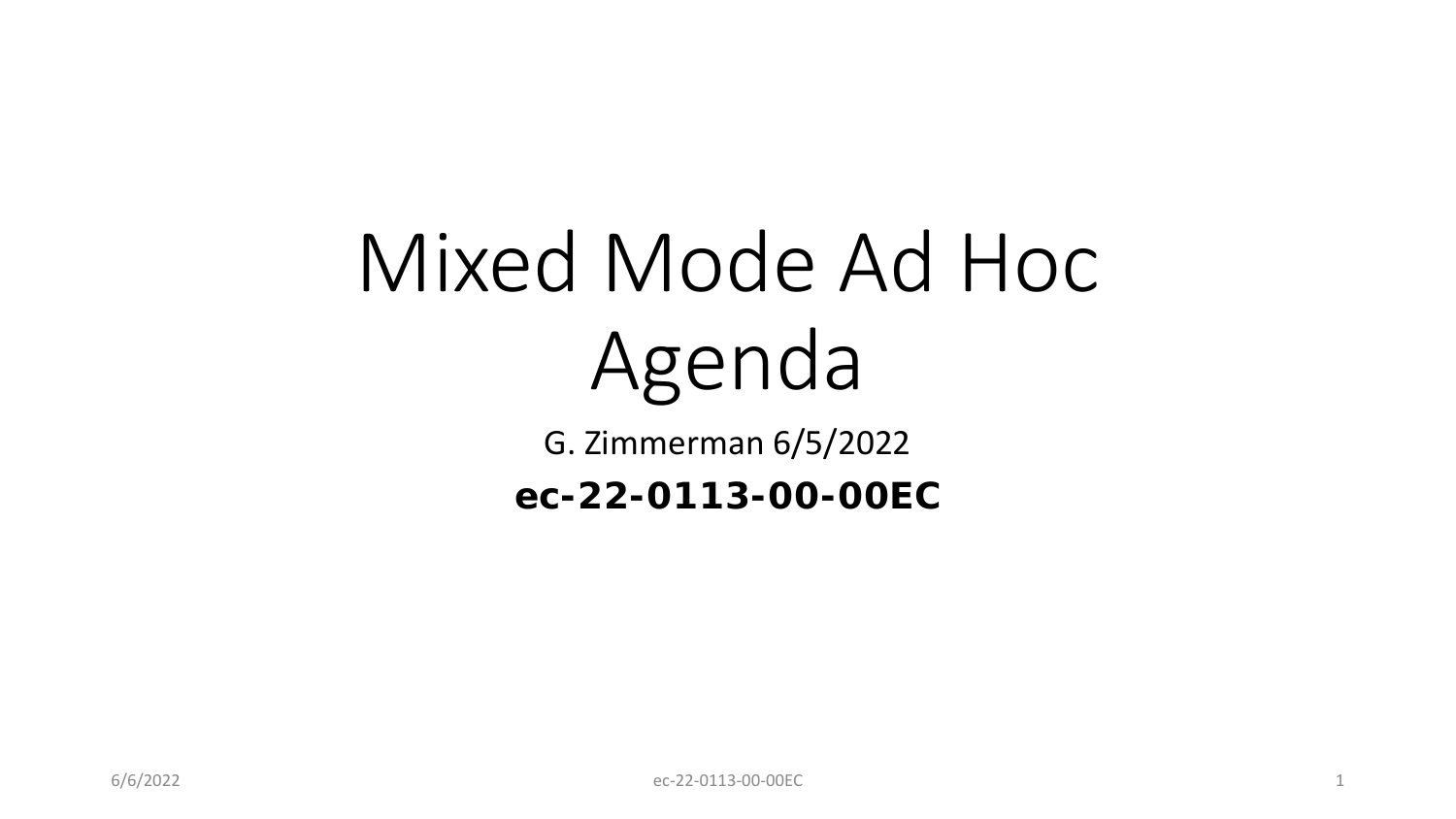## Meeting details/attendance

- Meeting held 1pm-2pm Pacific time, via WebEx
- See attendance at right:
- Chair & Notes: George Zimmerman
- Next meeting: TBA

Attendance to be added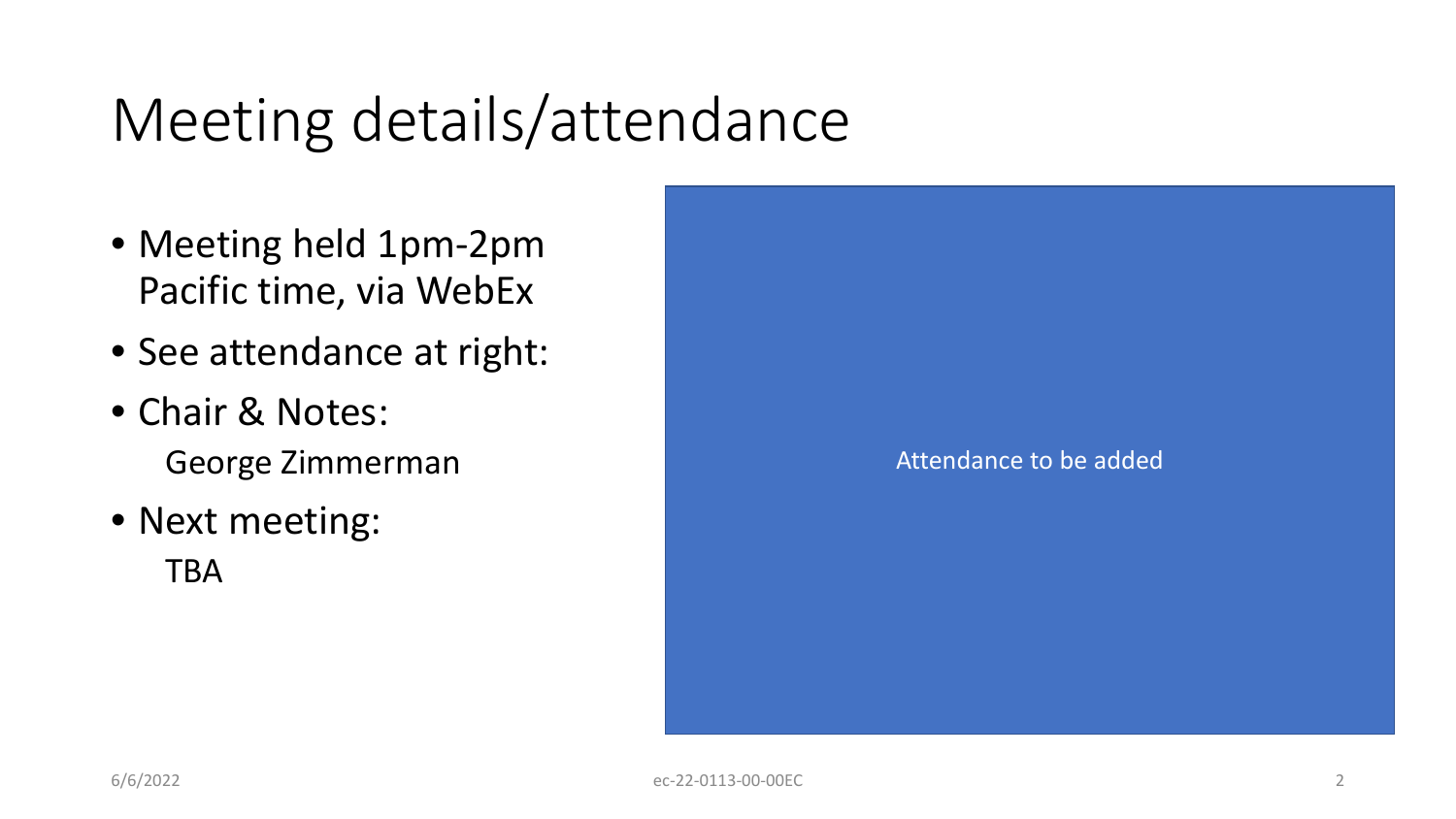## Meeting Goals

- Communicate July meeting mixed-mode plans
- Answer questions
- Identify any action items / remaining questions to work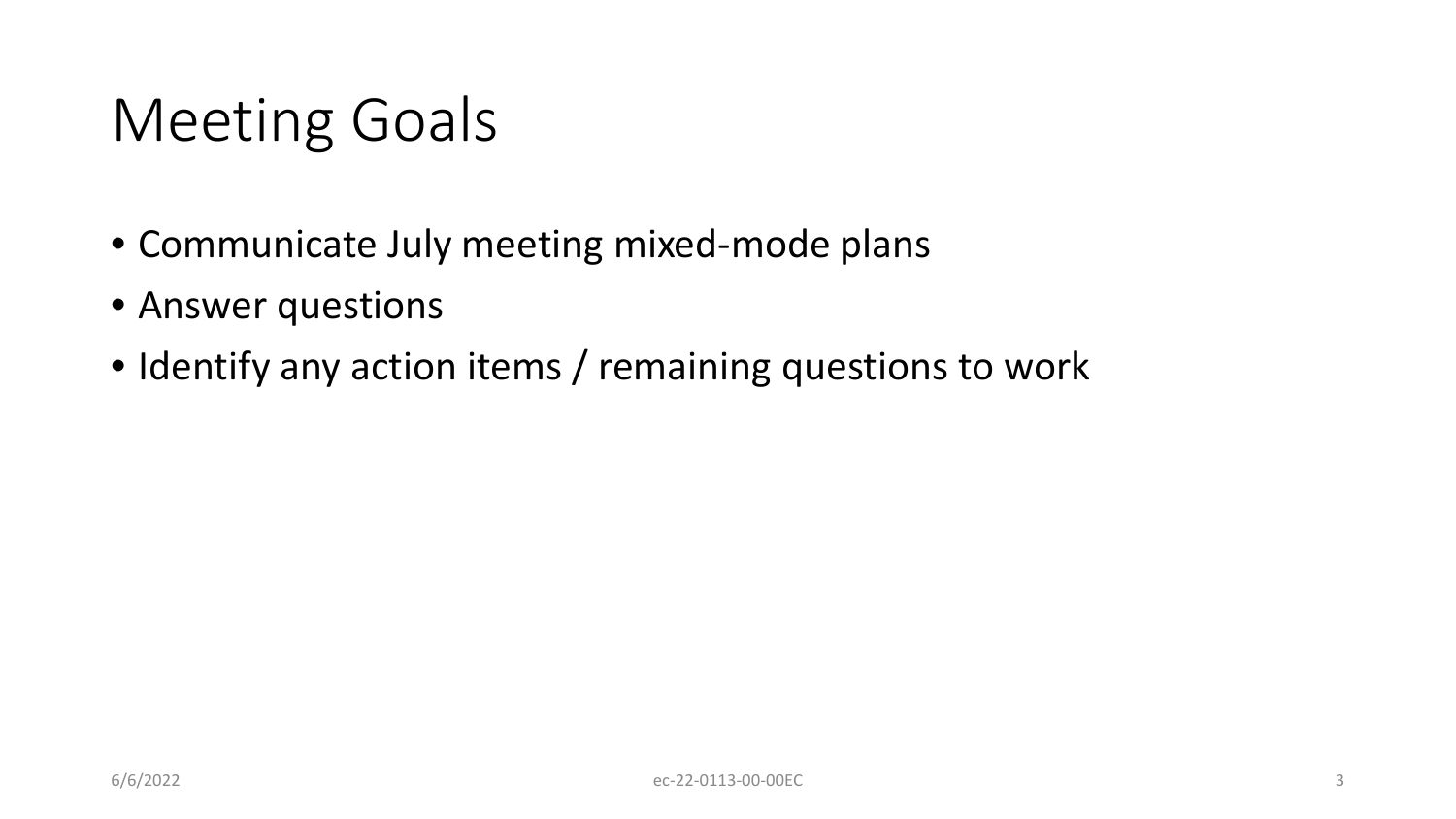# Summary of Key Points from Last meeting

- Meeting is to be run as an in-person meeting.
	- Local time zone schedule for meetings
	- Local participants attend as an in-person meeting
	- Remote access is provided to remote participants to view/present/interact similarly to on-line meetings (best effort)
- In-person participants are admonished (stronger than encouraged) to stay OFF the Webex/zoom/teams/conference tool of your choice Not about open mics about audio output to room
- Presentation/room computer is logged into conference tool (ideally from a volunteer-supplied PC), and projector is showing web-conferencing tool view
- A chair, vice-chair, or designate, is logged into the conference tool and monitoring the queue (based on experience this is probably a second room log in, since monitoring the queue doesn't work well when presenting) – this person manages the online queue for the chair to integrate with the floor queue.
- Audio comes from a floor mic or the chair/dias mic which is mixed into room speakers and outgoing sound by the sound board.
- Working groups need to decide voting rules, etc. for subgroups (some use different rules for electronic meetings than in person – what to use for hybrid?)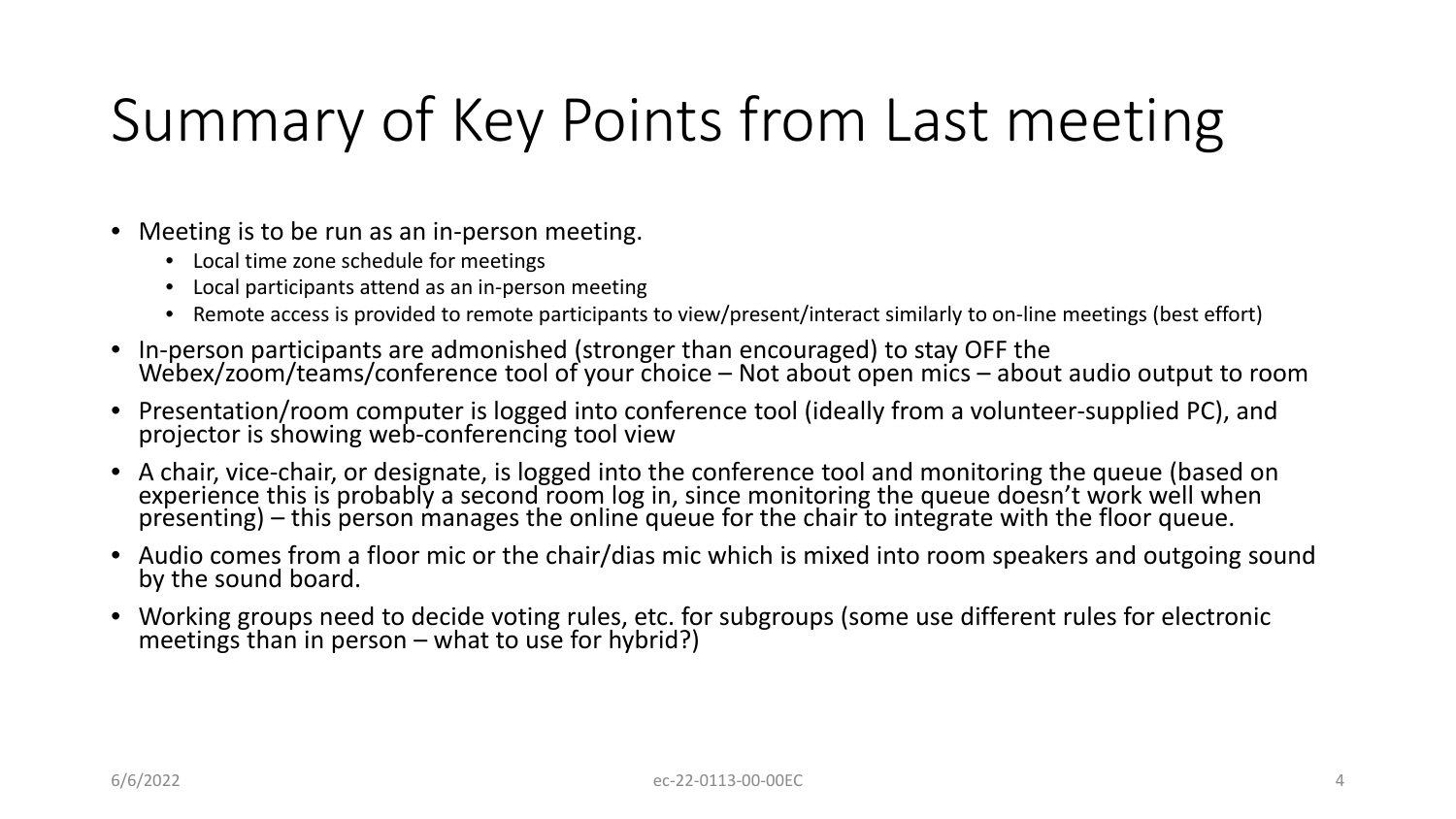## Questions from Last meeting

- Dedicated PC or facility-provided PC? (or a mix…)
	- Get question out to chairs ASAP, possibly have a small number of laptops just in case…
	- Get specs from site -
- Test small meeting microphone scenario
- Test low-cost remotes at site chromebook/ipad/android tablet
- Individual presenters log into conference tool to present with audio muted on entry or not connected. (try testing with a couple presences)
- Need to minimize overlaps with some sensitivity to potential leaders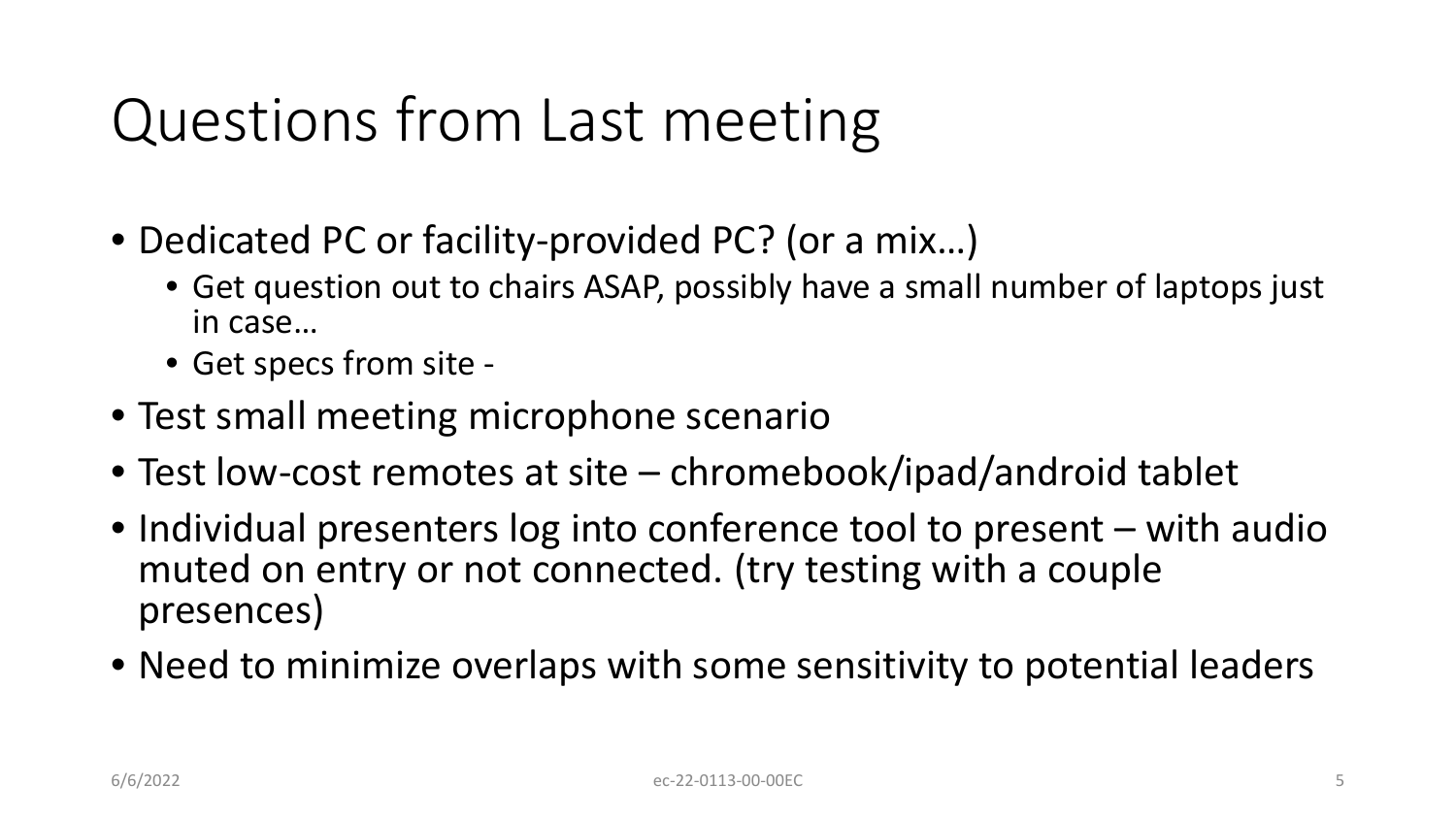### Presentation

• Jon Rosdahl – update on July plans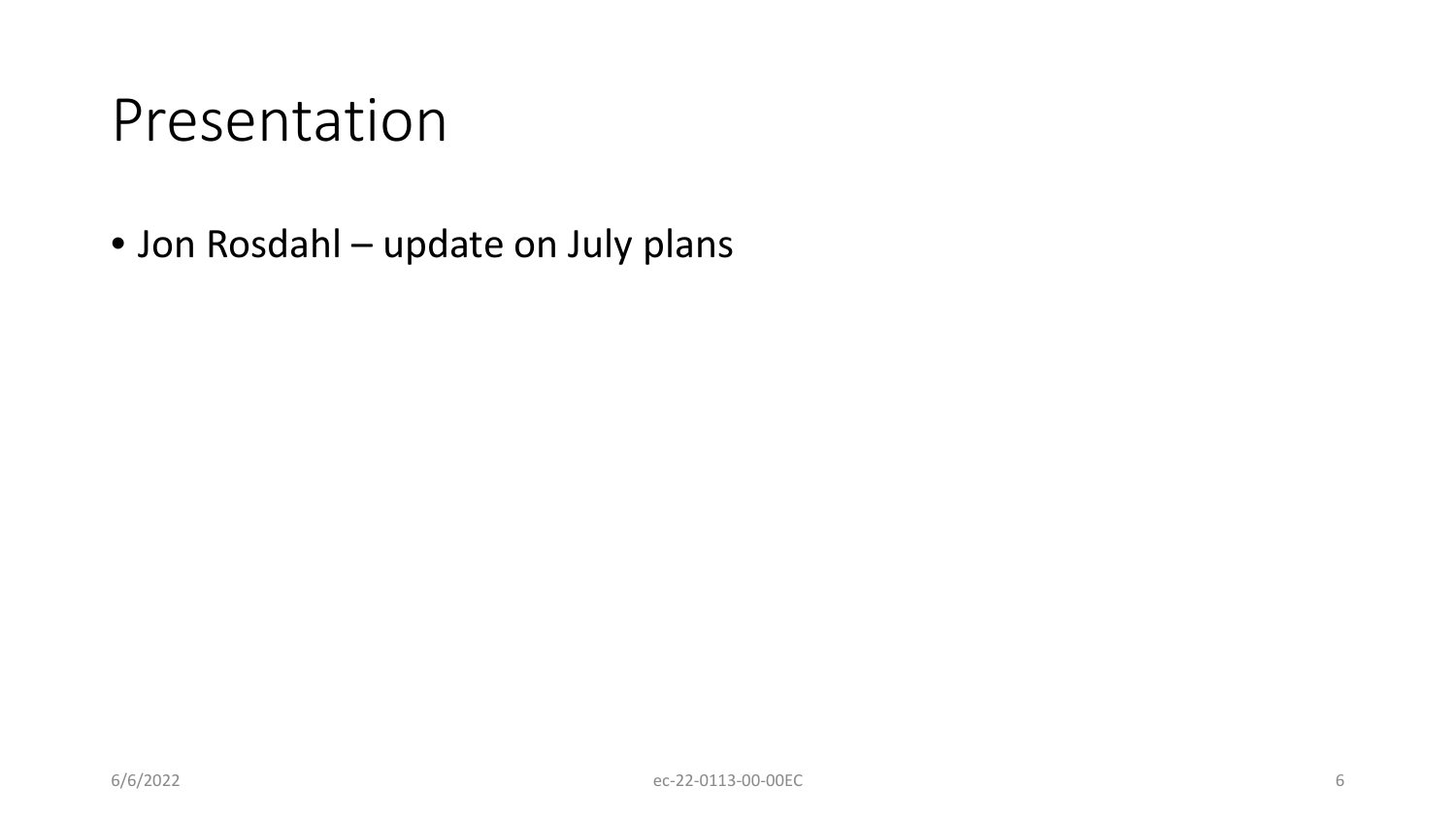# Backup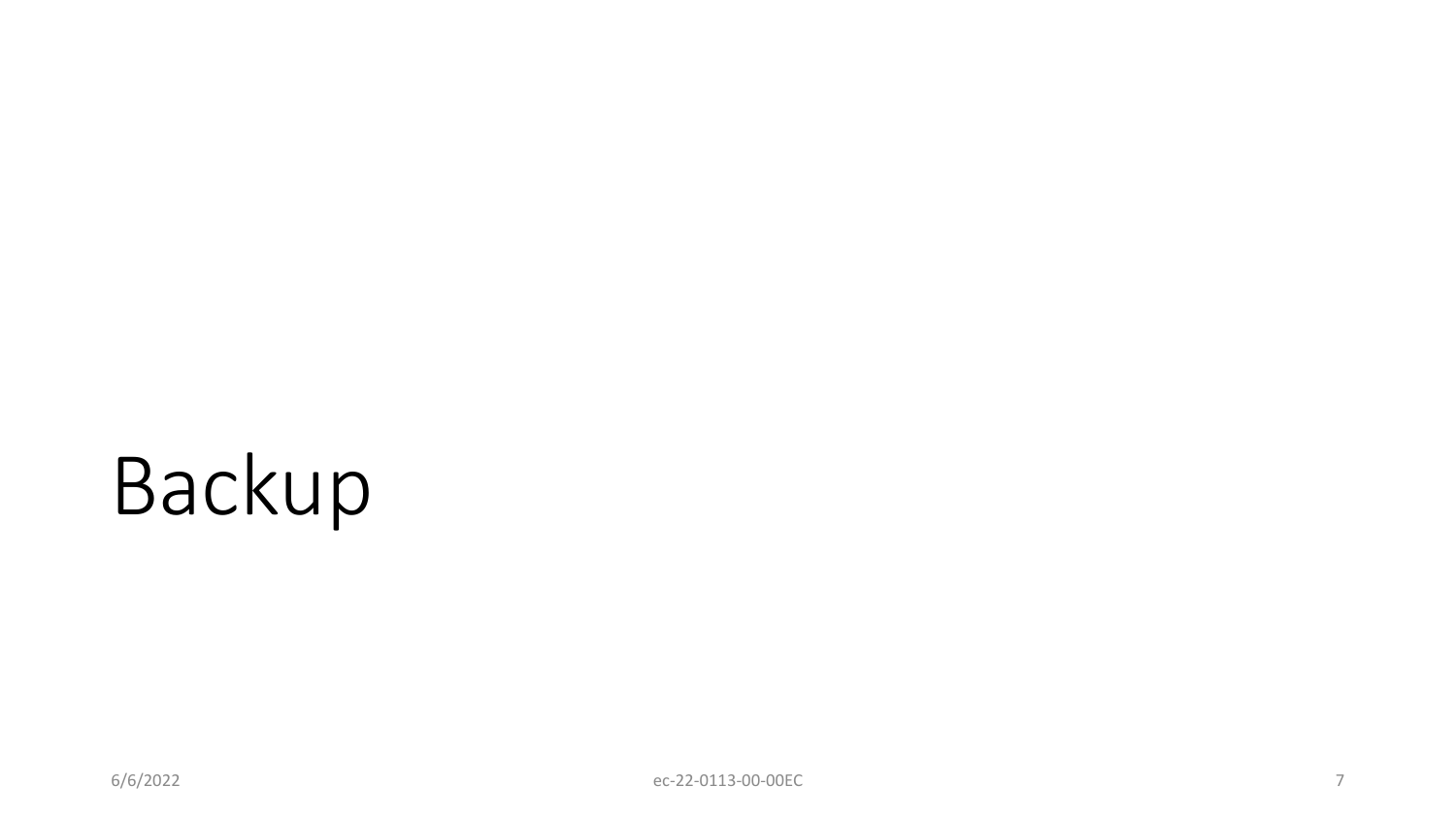#### Mixed Mode Meeting requirements - (1)

- 1. Local room requirements:
	- a. hear local participants (some microphones may be needed and the number is per size of room).
	- b. See presentations (projection of central machine or chair's machine for local observation).
	- c. Local Queue management is by lining up to microphone.
	- d. Provide local audio and screen presentation to remote participants (WebEx, Zoom, Proprietary)
	- e. Hear remote participants (audio from remote should seamlessly be injected in the local room.)
	- f. Remote Queue management to be integrated with local participants queue (Chair may need a VP to watch and manage fair queue access)
	- g. Remote presentations need to be presented to Local room. (central machine or chair's machine to project remote shared



Page 8

doc: 802 EC-22/0080rPen).

2022 April IEEE 802 Telecon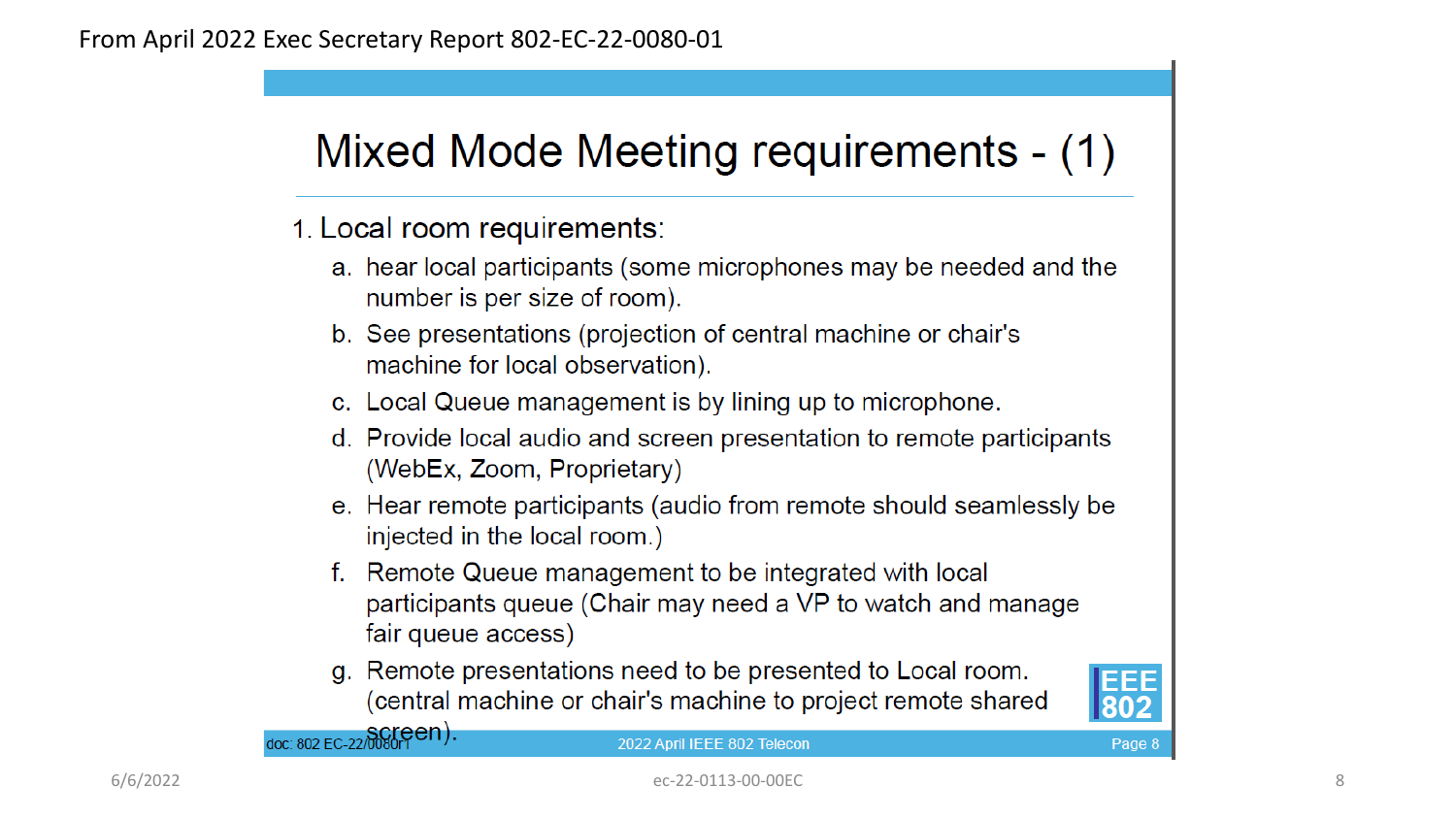### Mixed Mode Meeting requirements- (2)

2. Remote access requirements:

- a. Hear local participants (Local participants need to speak into microphone to ensure injected into remote system)
- b. See Local or Remote presentations (projection of central machine or chair's machine into remote access tool).
- c. Request remote queue (need to indicate desire to speak and be called on when appropriate).
- d. Speak Need to be able to speak to the Local and remote participants
- e. Present Need to be able to have a remote presenter (this can be done by the central machine or chair's machine or sharing of remote screen).



#### 2022 April IEEE 802 Telecon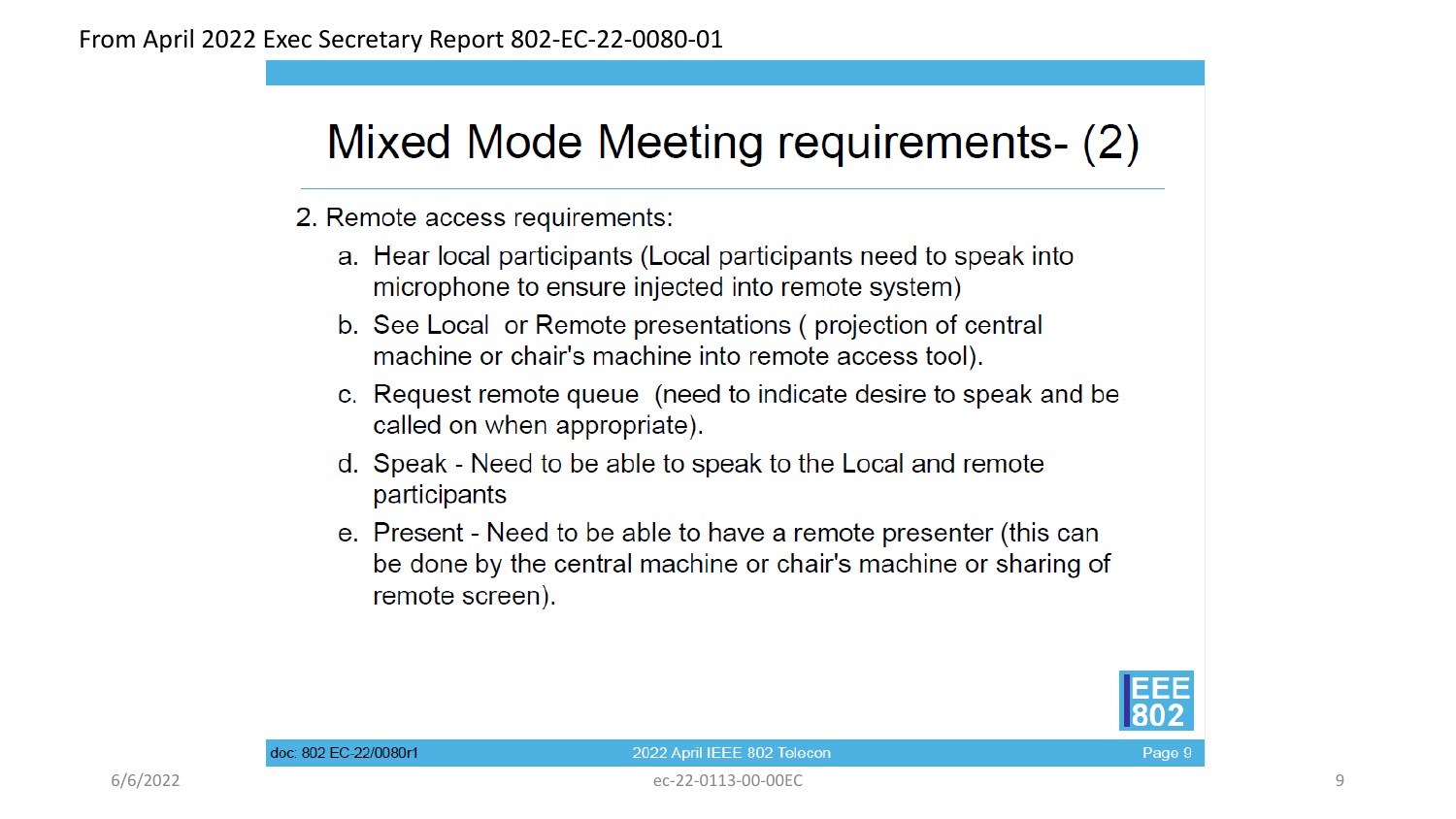### Mixed Mode Meeting requirements - (3)

- 3. General requirements
	- a. Local room to integrate local and remote audio
	- Local room to have a method of sharing remote info to local  $b<sub>1</sub>$ screen
	- No requirement for local participants to login to "see" remote  $C<sub>1</sub>$ information.
	- Explicitly preclude local participants from connecting audio to d. prevent audio feedback loop.



Page 10